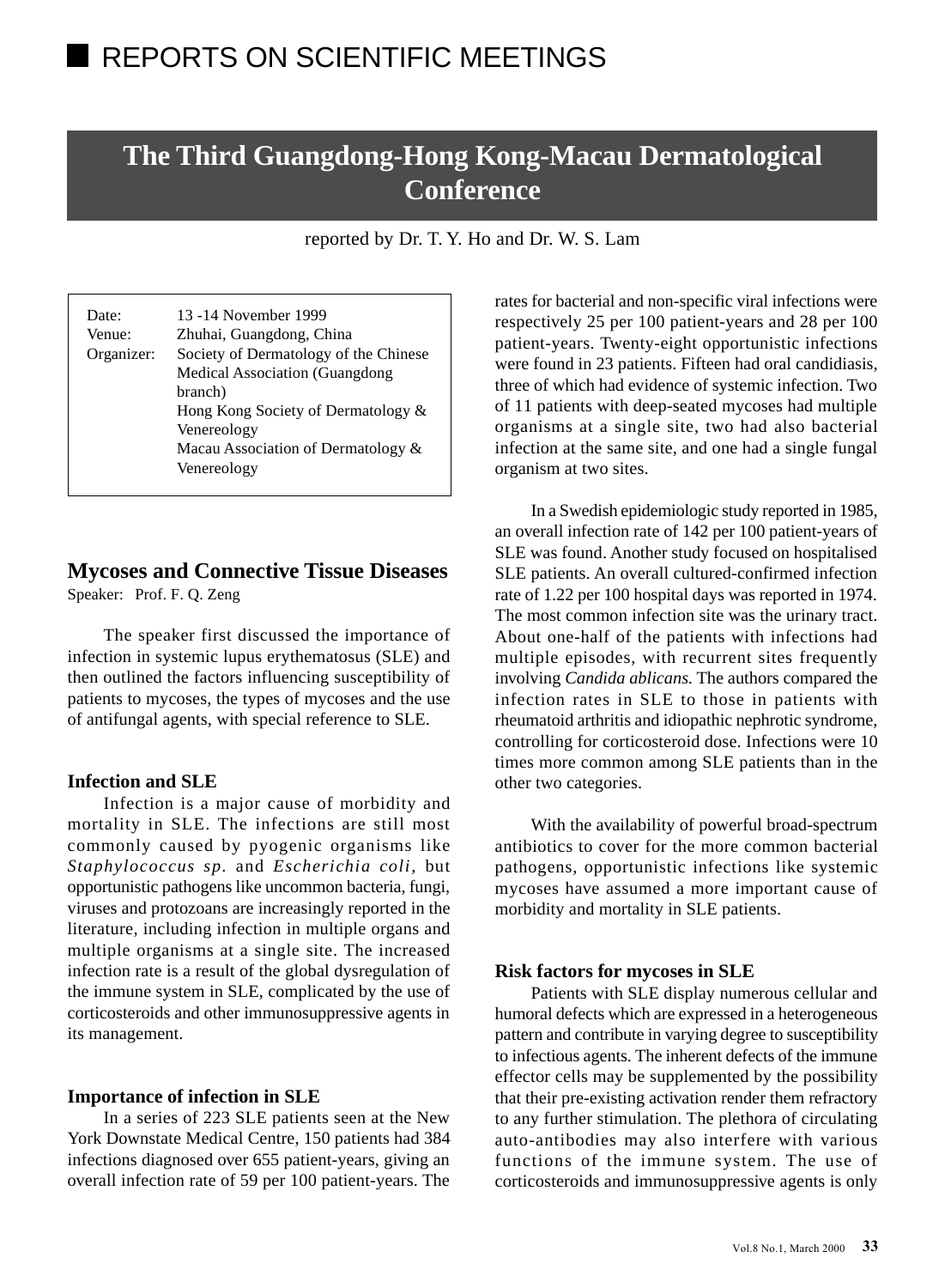partially responsible for the high infection rate in lupus patients. The risk factors for mycoses in SLE patients are outlined below:

#### *1. Decreased natural defence mechanisms*

Mucocutaneous lupus lesions provide a portal of entry for microbes. The non-specific phagocytic ability of phagocytes is depressed.

#### *2. T-lymphocyte defects*

T-cell lymphopenia and especially CD-4 lymphopenia are most commonly observed. T-cell function is also deficient in many ways, like in vitro proliferative response to many soluble antigens and mitogens. Thymic architecture is abnormal in all murine model of spontaneous SLE. The function of thymic epithelial cells is abnormal with profound effects on positive and negative selection of T-cell repertoires in the thymus. Patients also frequently developed IgM and IgG auto-antibodies to molecules on the surface of lymphocytes and monocytes. The cold-reactive antilymphocyte autoantibodies may deplete circulating T cells, modulate target antigens, and have profound effects on cellular immune response in vitro.

#### *3. Cytokine abnormalities*

There are decreased production of interleukin 2 (IL-2) and interferon-gamma, consistent with impaired cellular immunity in SLE. The former may correlate with disease activity. The lymphocyte response to IL-2 following mitogenic stimulation is also depressed. IL-2 is produced by T cells and is an essential T cell growth factor. It is involved in the induction of T killer cells and regulatory cells. Interferon-gamma is produced by T cells and natural killer (NK) cells. It is involved in macrophage activation and induction of killer cell activity. It also enables B cells to produce complement fixing IgG antibodies. On the other hand, there is overproduction of interleukin 6 (IL-6) which supports Bcell hyperactivity in SLE.

#### *4. Genetic defects*

There are increased frequencies of certain human leucocyte antigens (HLA) encoded from the major histocompatibility complex (MHC) in patients with SLE. Also hereditary deficiencies of early components of the complement system, some of which mapped to the MHC, are found to increase susceptibility to SLE. These include homozygous deficiencies of C4 and C2 as well as partial deficiency of C4, especially C4A. A null allele for C4A is the HLA-linked (class III) gene most consistently associated with predisposition to SLE in different ethnic groups. However it is not absolutely essential for the disease. The absence of early components of complement can alter the way an individual controls infections and the activation of complement by immune complex. These may impair the body defence against infection.

#### *5. Deranged neuro-endocrine-immune interaction*

Neurologic manifestations of SLE are frequent, varying from mild to severe. As cytokines released by cells in inflammatory and immune sites can regulate cytokines released in the neural system, the two systems are closely linked. On the other hand, the preponderance of SLE in women of child-bearing age has led to numerous investigations into the disease's hormonal effects and interactions. Complex interactions occur among neurotransmitters, sex hormones and immune functions. Estrogens can depress cell-mediated immunity, natural killer cell function and cancer cell immune surveillance. It was also shown to inhibit Tsuppressor cells, which might enhance T-helper activity. B-cell maturation is therefore enhanced, resulting in an increase in immunoglobulin production. The effects of estrogens have been demonstrated in murine models. While occupying a role in SLE pathogenesis, estrogens may also have an adverse effect on cellular immunity against infection.

#### *6. Drug therapy*

The use of corticosteroids and immunosuppressive agents in SLE can increase the susceptibility to infection, especially those due to opportunistic organisms. Corticosteroids predispose to infection by affecting host's responses to micro-organisms, including a decrease in inflammatory response, decreased effector cell response in cell-mediated immunity, lysis of lymphoid follicles, and decreased immunoglobulin synthesis etc. Regarding predisposition to mycoses, the inhibition of cellular host responses, particularly impaired proliferation of epithelioid and giant cells as well as decreased digestive capability of these cells and macrophages were responsible.

SLE patients treated with immunosuppressive agents have been showed to be more susceptible to infection than patients with other rheumatic diseases treated comparably. These findings suggest that immunosuppressive drugs are only partially responsible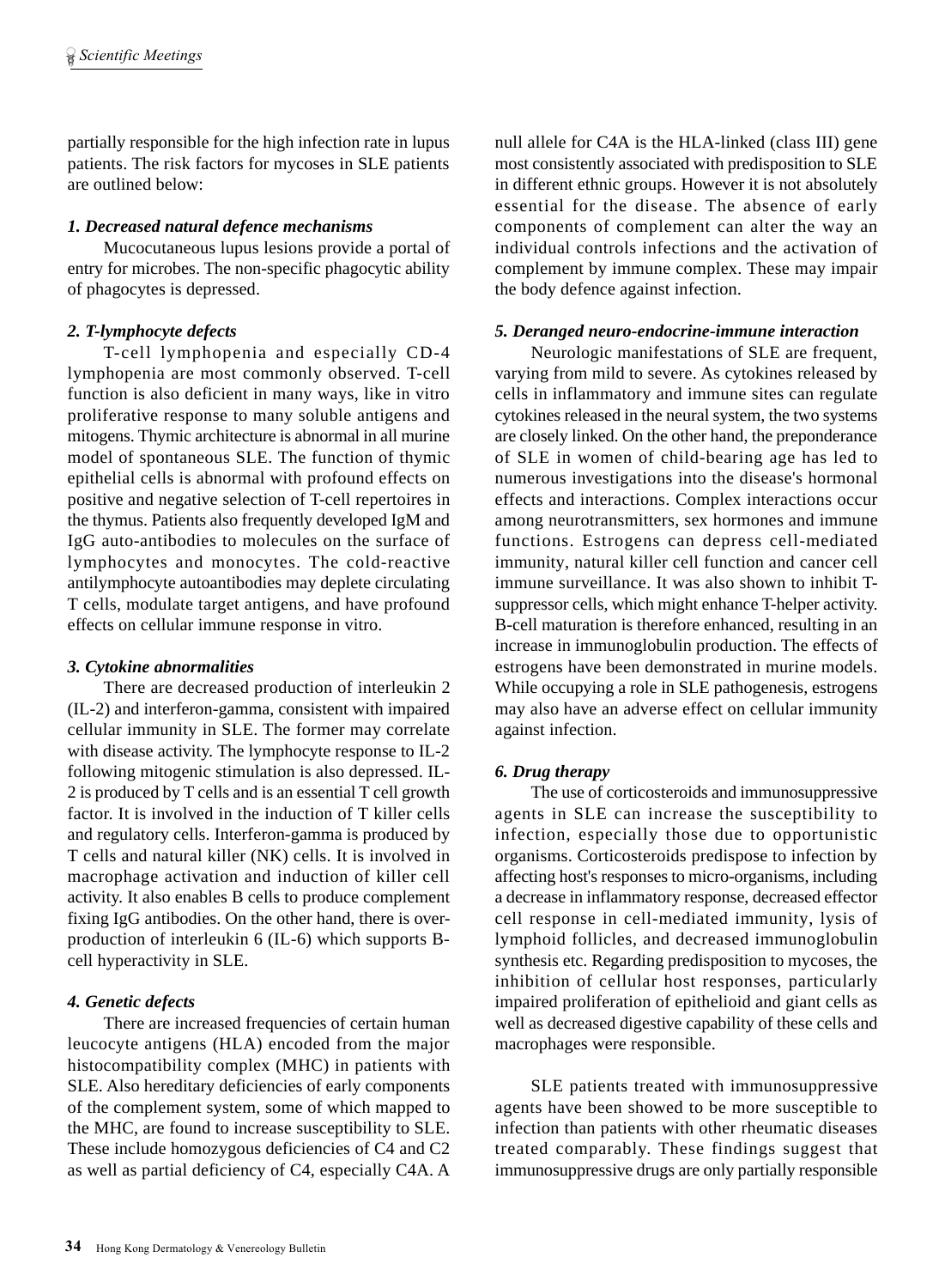for the high infection rate. They have a dual effect on the immune system in SLE patients. Suppression of abnormally functioning cells may normalise other aspects of the immune system. The increased infection rate in some studies of patients receiving immunosuppressive therapy may be attributed to active or advanced disease.

The empirical early use of broad-spectrum antibiotics effective against gram-negative bacteria has changed the pattern of infection in immunocompromised patients. Gram-positive infections are now more common than gram-negative ones, and fungal infections are the leading factor in the morbidity and mortality in immunocompromised host.

#### **Spectrum and characteristics of mycoses in SLE**

The spectrum of mycoses seen in SLE is showed in table 1.

*Candida albicans* is the most common opportunistic pathogen in lupus patients. It can manifest clinically as oral, vaginal, invasive or disseminated infection. *Aspergillus fumigatus* is acquired through the respiratory tract. It can cause pulmonary and central nervous system (CNS) infection. *Cryptococcus neoformans* can cause meningitis in immunocompromised patients. In 1975, Sieving et al reported three SLE patients with deep fungal infections and reviewed 30 patients in the literature. Fourteen patients had Candida and 11 cryptococcus infection. Of the 33, 28 were receiving corticosteroids, and 27 died.

The clinical features of these infections may be atypical and may be masked by high dose corticosteroids. There may be multi-system involvement, multiple organisms at a single site or concomitant bacterial infection. As the symptoms of SLE and of infection often are similar, a high index of suspicion is important. The most helpful clues to infection are the presence of shaking chills, leucocytosis (unless steroids are being given), and the absence of active SLE in multiple systems. In the absence of serositis, C-reactive protein levels exceeding 60 mg/mL were always associated with infection according to a study.

Systemic mycoses should be considered in SLE patients with unexplained fever, especially those on high dose corticosteroids and broad-spectrum antibiotics, as well as patients with pulmonary infiltrates or unexplained CNS symptoms. Investigations for fungal organisms should be undertaken. One should advise the laboratory to hold specimens for fungal cultures, and store acute serum to match with convalescent serum. In difficult cases, a tissue diagnosis may be essential. Percutaneous, endoscopic or open surgical biopsy procedures may be necessary. These may be guided by radiographic techniques (e.g. computed tomography, magnetic resonance imaging) or by nuclear imaging (e.g. bone scan). Polymerase chain reaction (PCR) provides a new means for the diagnosis of infection. Amplification of a few copies of pathogens existing in body fluid or tissue specimens provides rapid and reliable diagnosis of infection in the immunocompromised host.

#### **Treatment of mycoses in SLE patients**

A classification of antifungal drugs is given in table 2. Echinocandins is a new antifungal class with a novel mode of action. They are non-competitive inhibitors of (1,3)-b-D-glucan synthase, an enzyme complex which forms glucan polymers in the fungal cell wall. Cilofungin is the first clinically applied compound of this class. Their unique mode of action specific to fungal cell wall, bodes well for minimal toxicity. It is active against *Pneumocystis carinii* and *Candida* sp. It is active in vitro against the common *Candida* species with the exception of *Candida parapsilosis*, but it was less active against *Candida glabrata* and *Candida krusei*. Another compound LY303,366 of the group is active against all

|  |  | Table 1. Spectrum of mycoses in SLE patients |  |  |
|--|--|----------------------------------------------|--|--|
|--|--|----------------------------------------------|--|--|

| Types of mycoses                | Examples                                                         |
|---------------------------------|------------------------------------------------------------------|
| Superficial mycoses             | Dermatophytoses, candidiasis                                     |
| Subcutaneous / Systemic mycoses | Candidiasis, cryptococcosis, aspergillosis, histoplasmosis,      |
|                                 | actinomycosis, sporotrichosis, mucormycosis, coccidioidomycosis, |
|                                 | hyalohyphomycosis (e.g. Fusarium infection), phaeohyphomycosis,  |
|                                 | Penicillium marneffei infection                                  |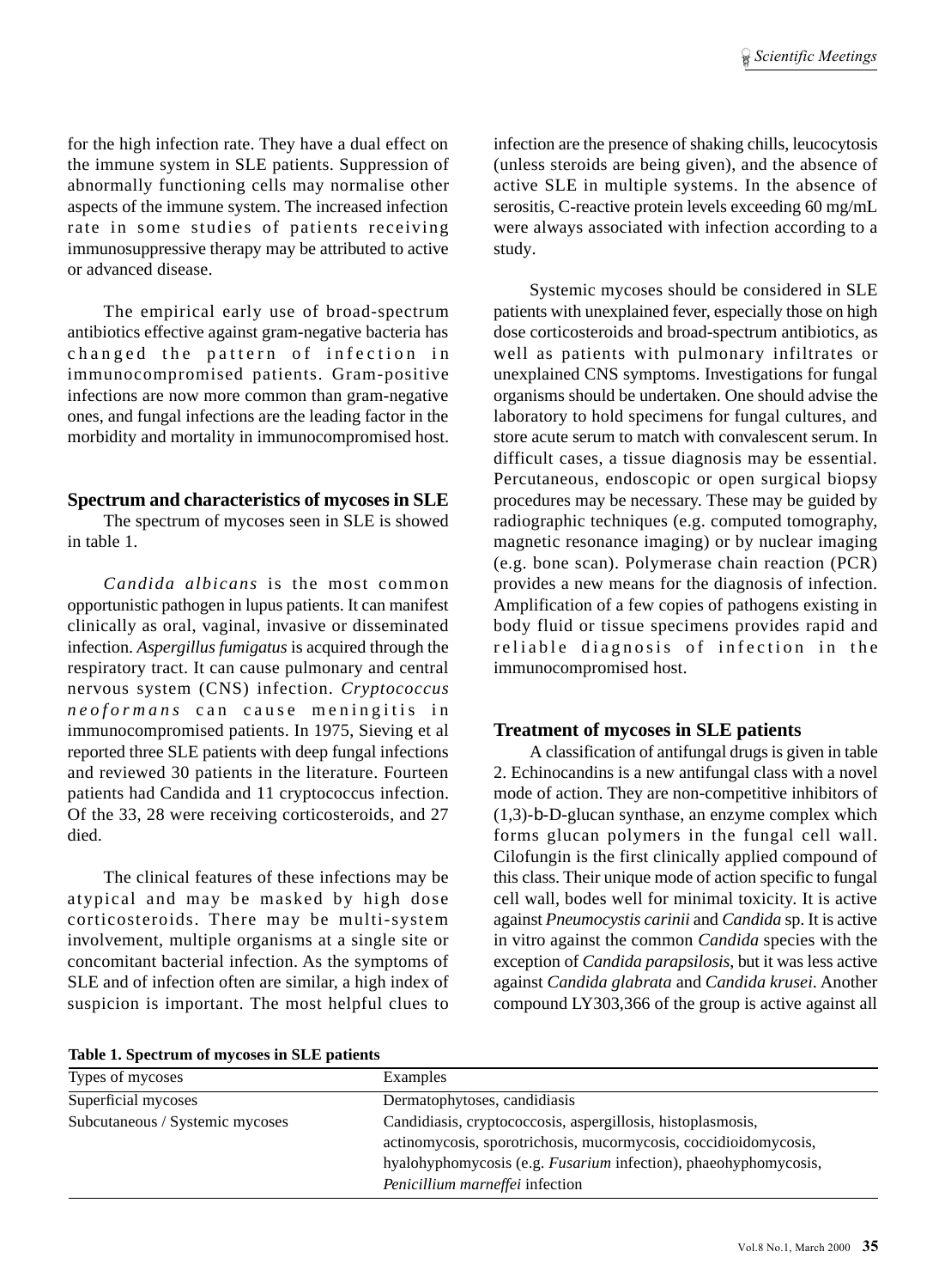| Type                                                   | Action                                                                                                    |
|--------------------------------------------------------|-----------------------------------------------------------------------------------------------------------|
| Polyenes                                               | Bind to ergosterol of cell membrane and disrupt membrane barrier function                                 |
| e.g. amphotericin B                                    |                                                                                                           |
| Azoles<br>e.g. ketoconazole, itraconazole, fluconazole | Inhibit cytochrome P450-dependent 14 alpha-demethylase in the formation of<br>ergosterol of cell membrane |
| Allylamines<br>e.g. terbinafine                        | Inhibit squalene epoxidase in the formation of ergosterol of cell membrane                                |
| 5-flucytosine                                          | Active uptake by cytosine permease and then block DNA and RNA synthesis                                   |
| Griseofulvin                                           | Bind to intracellular micro-tubules and inhibit fungal cell mitosis                                       |

#### **Table 2. A simple classification of antifungal drugs**

these species and has marked activity against *Candida albicans*, including azole-resistant isolates.

Parenteral amphotericin is the drug of choice for many forms of systemic fungal infection, including candidiasis, aspergillosis, cryptococcosis, blastomycosis, coccidioidomycosis, histoplasmosis, mucormycosis, paracoccidioidomycosis. It is often used in combination with flucytosine in serious infections. Liposomal amphotericin is better tolerated and much higher doses can be given with fewer toxic reactions. Apart from its action on superficial fungi, itraconazole is a promising drug for oral treatment of aspergillosis, cryptococcosis and deep forms of candidiasis. Fluconazole is used for treatment of mucosal and cutaneous candidiasis. It is also useful in cryptococcal meningitis.

Combination therapy using immuno-modifying agents and antifungal drugs may offer a new strategy for treatment of systemic mycoses in immunocompromised host. Interleukin 1, gammainterferon and tumor necrosis factor have been tried in murine models.

#### **Prevention and prophylactic treatment**

Precautions like keeping the environment clean, strict infection control, appropriate use of broadspectrum antibiotics and corticosteroids etc are useful. The prophylactic use of antifungal drugs like itraconazole and fluconazole may be considered in patients receiving high dose corticosteroid and immunosuppressive therapy.

#### **Conclusion**

Infections especially mycoses are important causes of morbidity and mortality in SLE patients. Presentations of SLE and infection are often difficult to differentiate. Early diagnosis would rest on a high index of suspicion and an efficient laboratory service.

#### *Learning points:*

*Systemic mycoses should be considered in SLE patients with unexplained fever, especially those on high dose corticosteroids and broad-spectrum antibiotics, as well as patients with pulmonary infiltrates or unexplained CNS symptoms.*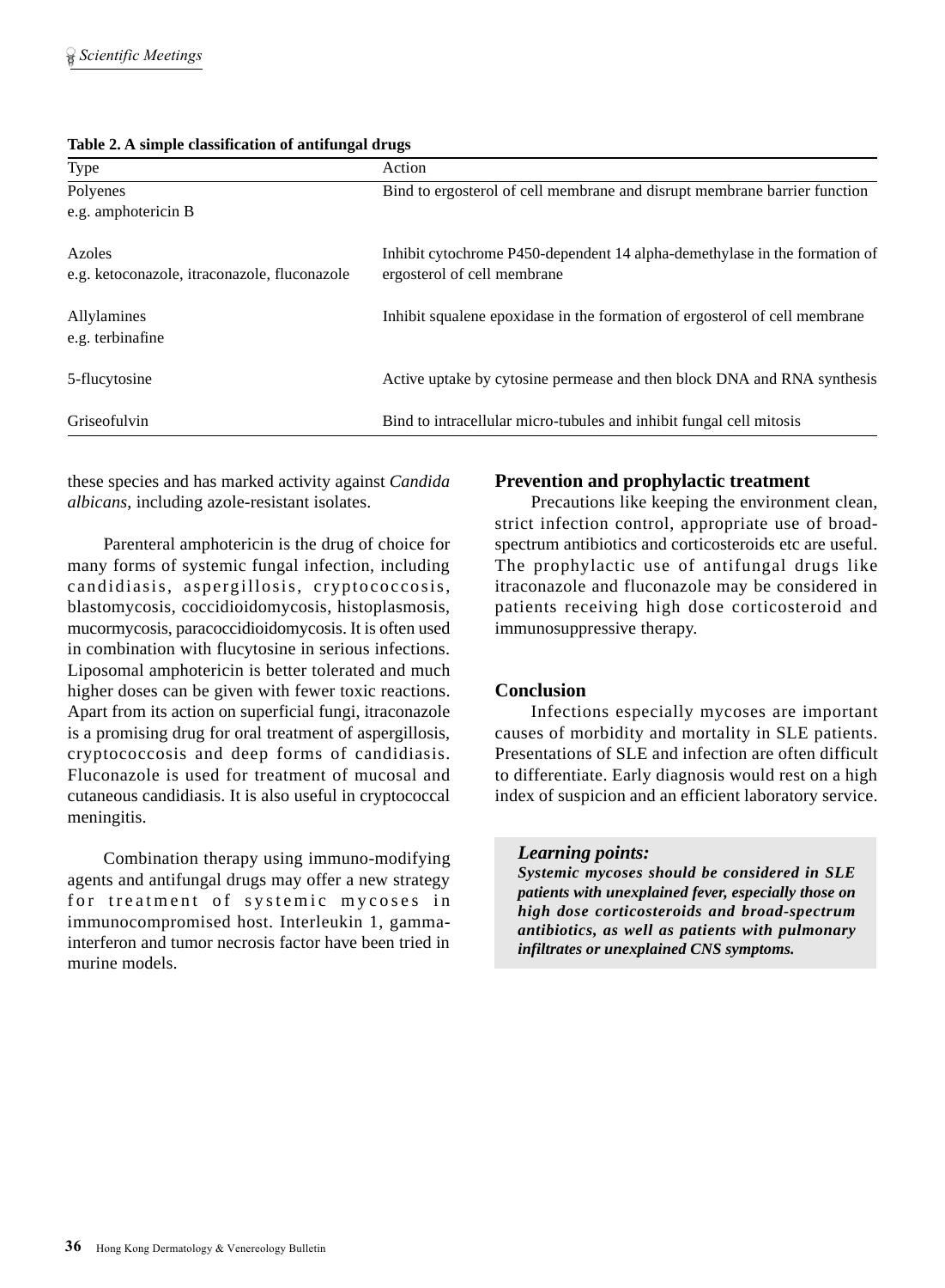#### **Analysis of 13-years' Culture Findings of Superficial Mycoses in Eastern Guangdong**

Speaker: Dr. Y. Q. Zhang

The speaker presented the culture findings from cases of superficial mycoses in eastern Guangdong isolated during the period from 1985 to 1998. A total of 1823 positive cultures were included in the analysis. These were mainly from patients with clinical diagnoses of tinea corporis, tinea cruris, tinea manuum, tinea pedis, onychomycosis and pityriasis vesicolor.

Dermatophytes were cultured in modified Sabouraud's medium while *Malassezia* species were cultured in medium containing 5% sesame oil. Identification of the fungi was proceeded in the usual manner. The findings are presented in figure 1.

Dermatophytes were the main cause of superficial mycoses through the years and *Trichophyton rubrum* was the major species. There was a change in the causative organism for tinea capitis: *Trichophyton ferrugineum* which was the predominant fungus isolated in 1980's has been gradually replaced by *Microsporum canis* in 1990's. *Trichophyton violaceum* was also decreasing with time. On the other hand, *Candida* species were increasingly isolated as a cause for superficial mycoses.

The culture results were basically similar to those from other major cities of China like Beijing. These data were also comparable to those obtained from a national survey of 28 provinces in China. The speaker concluded by suggesting that the shift of causative species might be related to changes in global environment, changes in life style, increasing use of immunosuppressives and corticosteroids, abuse of antibiotics, alternations in biological characteristics of fungi, etc.

#### *Learning points:*

*The pattern of causative organisms of superficial mycoses in Guangdong is largely in line with what we have observed in Hong Kong with the exception of Malassezia sp. that we seldem perform culture.*



**Figure 1: Culture findings of superficial mycoses in eastern Guangdong (1985 - 1998)**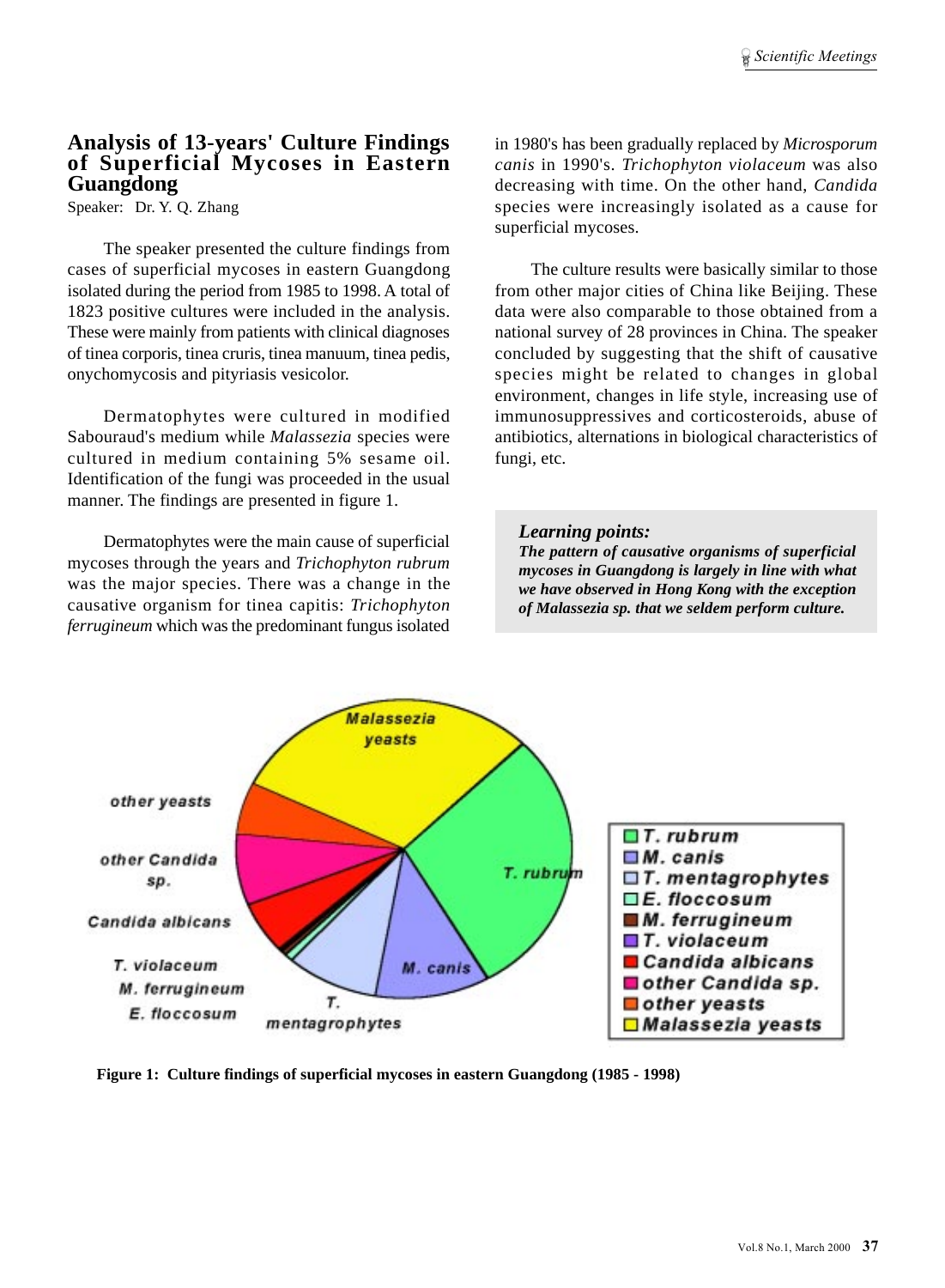# **Etiology of Contact Dermatitis due to Cosmetics/Skin Care Products in Hong Kong**

Speaker: Dr. T. Y. Lee

44 female patients (mean age 33.9, range: 22-39) with a clinical diagnosis of contact dermatitis to cosmetics/skin care products at the head and neck region underwent a patch test. The subjects were patch tested with (a) cosmetic series (Chemotechniques), (b) their own cosmetics and (c) other suspected allergens, using I.Q. chambers and reading taken at 48 and 96 hours.

Kathon CG and thimerosal were the commonest allergens showing positive reactions in the cosmetic series. 289 items of cosmetics/skin care products brought by 38 patients were tested and 23 patients (60.5%) showed positive reactions. Common causative agents were foundation/moisturizing creams, eye cosmetics, bleaching/anti-aging creams, face-mask materials and anti-acne preparations.

It was recommended that Kathon CG and thimerosal be included in the standard battery of allergens for Hong Kong.

#### **Determination of the Levels of Plasma DNA, DNase and Anti-DNA Antibodies and Their Relationship in SLE Patients** Speaker: Dr. Y. F. Chen

The levels of plasma DNA, DNase and anti-DNA antibodies were determined in 63 SLE patients and 38 control subjects. The level of DNA was significantly higher (p<0.01) in SLE patients (76.7  $\pm$  26.8 vs. 39.5  $\pm$ 5.8 mg/ml), whereas DNase was significantly lower  $(28.5 \pm 8.3 \text{ vs. } 51.2 \pm 3.7 \text{ ng/ml})$ . 38.1% of SLE patients were tested positive for anti-DNA antibodies, which was absent in all control subjects.

Compared with SLE patients in remission, those with active disease were found to have significantly higher levels of DNA, lower levels ofDNase, and a higher positive rate for anti-DNA antibodies. There was a positive correlation between the level of DNA with ESR and ANA, and a negative correlation with C3 and C4. As for DNase, there was a negative correlation with ESR and ANA, and a positive correlation with C3 and C4. The levels of DNA and anti-DNA showed positive

correlation with disease score, whereas DNase showed a negative correlation. The strength of association for the three markers with disease score in decreasing order are as follows: DNase > DNA > anti-DNA.

SLE with renal involvement had a significantly lower level of DNase (15.5  $\pm$  5.8) and higher positive rate for anti-DNA antibodies (71.4%) when compared to those without renal involvement  $(35.0 \pm 4.8 \text{ and}$ 21.4%). However, the difference in the DNA levels between the two groups did not reach statistical significance  $(54 \pm 18.5)$  in patients with renal involvement vs.  $52 \pm 11.6$  in patients without renal involvement).

It remained to be determined the cause of the decreased level of DNase and its role in pathogenesis in SLE patients.

# **A Study of the Effects of Chronic Cigarette Smoking on the Response of Male Patients with Genital Warts to 25% Topical Podophyllin Therapy**

Speaker: Dr. M. K. T. Chan

A prospective study was carried out in Yaumatei and South Kwai Chung Social Hygiene Clinics to determine the effect of chronic cigarette smoking on the treatment of male genital warts using topical podophyllin. 178 patients were recruited. Each patient with genital warts received 25% podophyllin therapy on every fifth day. The number of treatment sessions required for the clearance of genital warts in chronic smokers was compared with non-smokers at 2 months' interval.

Of the 155 patients completed the study, 83 (53.6%) were smokers and 72 (46.4%) non-smokers. After 2 months of treatment, among the non-smokers, genital warts in 57 (79.1%) had disappeared, whereas among the smokers, only 30 (36.1%) experienced clearance of genital warts. In addition, it was observed that male genital warts were significantly associated with smoking with an odds ratio of  $1.7$  and  $p<0.02$ . Moreover, the positive association was still present after controlling for confounding variables such as recent sexual partners and past history of sexually transmitted diseases. Possible explanation is that there are many well-proven carcinogens in cigarette smoke like nicotine